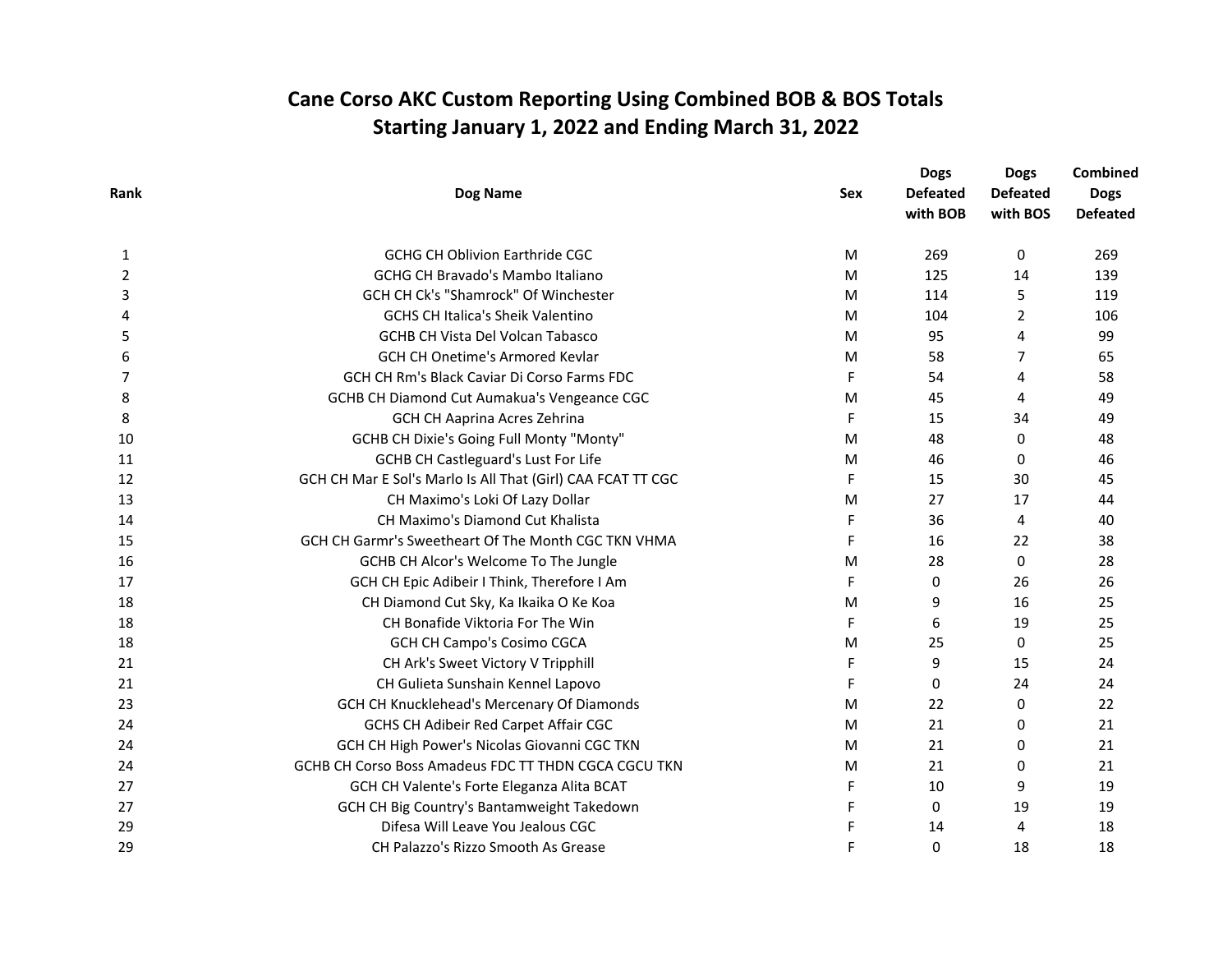| Rank<br>Dog Name                                                   | Sex<br>F<br>F | <b>Defeated</b><br>with BOB<br>0 | <b>Defeated</b><br>with BOS | <b>Dogs</b><br><b>Defeated</b> |
|--------------------------------------------------------------------|---------------|----------------------------------|-----------------------------|--------------------------------|
|                                                                    |               |                                  |                             |                                |
|                                                                    |               |                                  |                             |                                |
| CH Fidecore This Is My Secret Weapon CGC<br>29                     |               |                                  | 18                          | 18                             |
| Bonafide I Caught Ya Looking<br>32                                 |               | 11                               | 6                           | 17                             |
| CH Hot Pursuit's I Am Iron Man TKN<br>33                           | M             | 12                               | 4                           | 16                             |
| CH Res Ipsa's Black Mamba<br>34                                    | M             | 15                               | 0                           | 15                             |
| CH Castillo's Batista CGC<br>34                                    | M             | 15                               | 0                           | 15                             |
| GCH CH Giangreco's Crazy Diamond<br>36                             | F             | 13                               | 1                           | 14                             |
| GCH CH Odisseia's E'Goddess Of Love Di Dal Cielo FDC CGC TKN<br>36 | F             | 10                               | 4                           | 14                             |
| CH Maximo's Coco Violetta<br>36                                    | F             | $\Omega$                         | 14                          | 14                             |
| <b>GCHB CH Onetime Cane Corso Armor</b><br>36                      | M             | 14                               | 0                           | 14                             |
| CH Virtue's Keep The Madness Rolling BCAT CGCA CGCU TKN VHMA<br>40 | M             | 9                                | 4                           | 13                             |
| CH Corso Di'Orthus High On Hellfire 'Mazikeen' TKI<br>40           | F             | 0                                | 13                          | 13                             |
| CH Mt View's Evolution Of Sea & Sky<br>42                          | F             | 0                                | 12                          | 12                             |
| GCH CH Fidecore Im The Fast And Furious<br>42                      | F             | $\Omega$                         | 12                          | 12                             |
| GCH CH Empress Of The Florida Line CGC<br>42                       | F             | 0                                | 12                          | 12                             |
| GCH CH Rockhaven's Party Never Ceases CGC TKI VHMA<br>45           | F             | 6                                | 5                           | 11                             |
| GCH CH Italica's Baronessa Ravenna Of Ivy League<br>45             | F             | 0                                | 11                          | 11                             |
| <b>Redlands Honest Abe</b><br>45                                   | M             | 11                               | 0                           | 11                             |
| CH Queen City's Cadillac Chino<br>45                               | M             | 11                               | 0                           | 11                             |
| CH Stonecroft's You Snooze You Loose<br>45                         | M             | 11                               | 0                           | 11                             |
| <b>GCH CH Stonecroft Invictus Maneo Chase</b><br>50                | M             | $\overline{7}$                   | 3                           | 10                             |
| Sitze-Gou's Pi<br>50                                               | F             | $\Omega$                         | 10                          | 10                             |
| <b>GCH CH Bonafide I Own Mustang Now</b><br>50                     | M             | 10                               | 0                           | 10                             |
| X-Sonny Porolissum Cane Corso<br>50                                | M             | 10                               | 0                           | 10                             |
| Northwood's In The Honky Tonk With Castleguard<br>54               | F             | 8                                | 1                           | 9                              |
| Bigstate Nt's Klaus<br>54                                          | M             | $\overline{7}$                   | 2                           | 9                              |
| <b>GCHB CH Lionheart's Mistress Of The Dark DS DJ</b><br>54        | F             | $\Omega$                         | 9                           | 9                              |
| CH Scandifio's Third Round Knock Out<br>54                         | M             | 9                                | 0                           | 9                              |
| Knucklehead's Poppin' Bottles<br>54                                | F             | 9                                | 0                           | 9                              |
| GCH CH Castleguard Spiritridge The Dark Side Of Heaven<br>59       | F             | 0                                | 8                           | 8                              |
| <b>GCH CH Guerra's Nova</b><br>59                                  | F             | 0                                | 8                           | 8                              |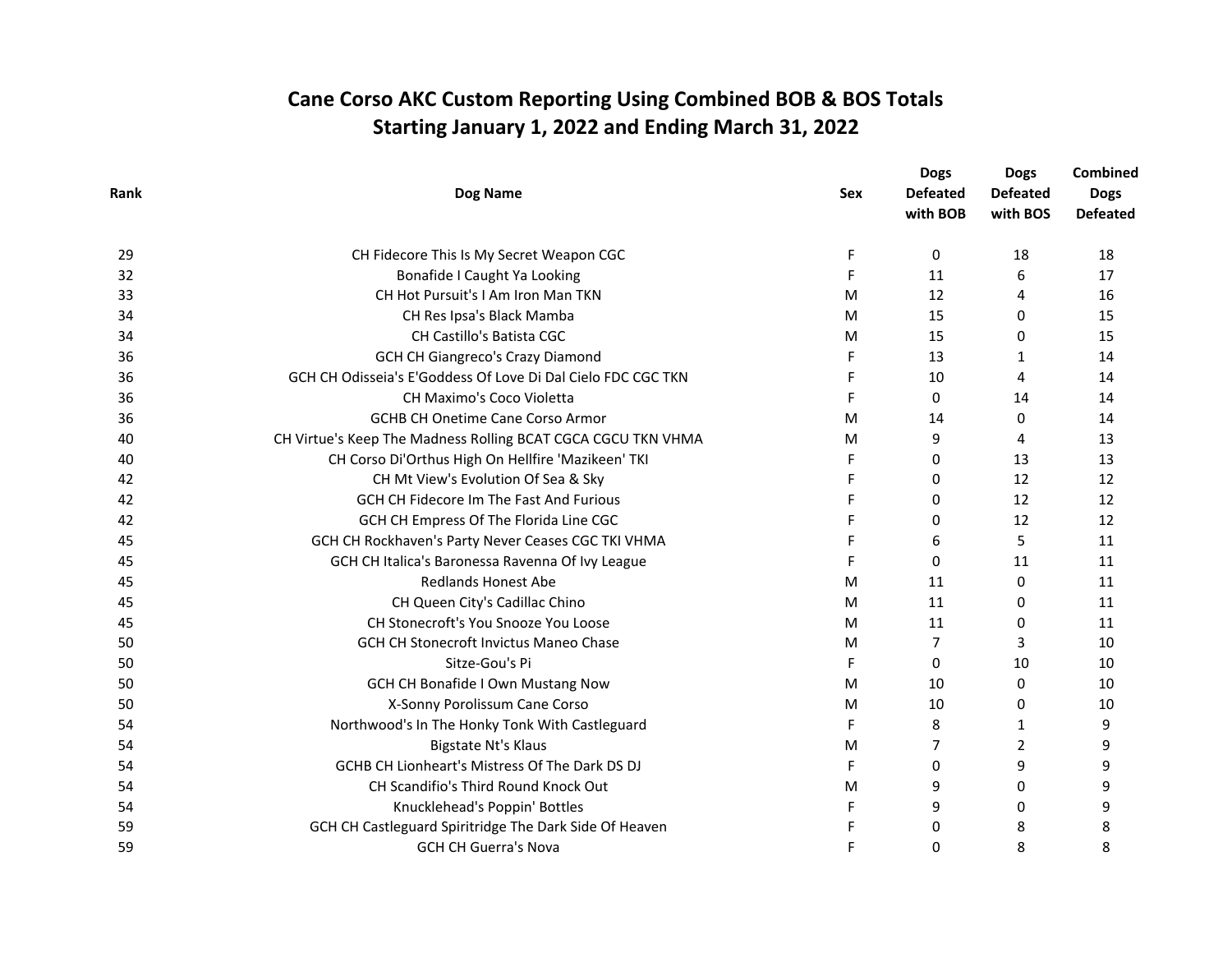| Rank | Dog Name                                                           |            | <b>Dogs</b><br><b>Defeated</b><br>with BOB | <b>Dogs</b><br><b>Defeated</b><br>with BOS | Combined<br><b>Dogs</b><br><b>Defeated</b> |
|------|--------------------------------------------------------------------|------------|--------------------------------------------|--------------------------------------------|--------------------------------------------|
|      |                                                                    | <b>Sex</b> |                                            |                                            |                                            |
|      |                                                                    |            |                                            |                                            |                                            |
| 61   | Scandifio's Taylor Di Luna Rossa                                   | F          | 4                                          | 3                                          | 7                                          |
| 61   | CH Relic's Draw Me Like One Of Your French Girls                   | F          | 3                                          | 4                                          | 7                                          |
| 61   | CH RM's Joan Jett, The Heart Breaker                               |            | 0                                          | 7                                          | 7                                          |
| 61   | CH Italica's Golden Warrior                                        | F          | $\Omega$                                   | 7                                          | 7                                          |
| 61   | CH Dream Team's Kong Fu Panda Bear                                 | M          | 7                                          | 0                                          | 7                                          |
| 67   | CH Legion's Struttin' The Strip In Gucci                           | M          | 4                                          | 2                                          | 6                                          |
| 67   | GCHB CH Casa Reale's Motown Remix "Ms. Vera Wang"                  | F          | 0                                          | 6                                          | 6                                          |
| 67   | Mar E Sol's Dawn Of Sage                                           | F          | 0                                          | 6                                          | 6                                          |
| 67   | Relic's Freyja Rising Above Di Smokehouse                          | F          | $\Omega$                                   | 6                                          | 6                                          |
| 67   | GCH CH Rockhaven's Solomon's Choice CGC TKI VHMA                   | M          | 6                                          | 0                                          | 6                                          |
| 67   | Castleguard's Wild Irish Way                                       | M          | 6                                          | 0                                          | 6                                          |
| 67   | CH Imperija Skorpiona Czeya Fidzhi                                 | F          | 6                                          | 0                                          | 6                                          |
| 74   | CH Legion's Happy Birthday Mr President FDC TT CGC                 | F          | $\Omega$                                   | 5                                          | 5                                          |
| 74   | Dynamon Taino Ahynoa                                               | F          | 0                                          | 5                                          | 5                                          |
| 74   | Brown Haven's Born Of Fire Born Of The Sea RI CA BCAT RATN CGC TKI | F          | 0                                          | 5                                          | 5                                          |
| 74   | Campo's Mystic Guardian Athena                                     | F          | 0                                          | 5                                          | 5                                          |
| 74   | CH Giangreco's Omie Don'T Play                                     | M          | 5                                          | 0                                          | 5                                          |
| 74   | Italica's Starting A Riot At Riverbluff                            | F          | 5                                          | 0                                          | 5                                          |
| 74   | CH Darkhorse's When Angels Fall                                    | M          | 5                                          | 0                                          | 5                                          |
| 81   | Topline's Carbon Steel Katana CGC TKI                              | F          | 0                                          | 4                                          | 4                                          |
| 81   | GCH CH Integrity's "Tessa" Of Winchester                           |            | 0                                          | 4                                          |                                            |
| 81   | GCH CH Italica's Love Is Beautiful                                 | F          | 0                                          | 4                                          | 4                                          |
| 81   | Vantare Spiritridge The Storm Is Fast Descending CGC TKN           | F          | 0                                          | 4                                          | 4                                          |
| 81   | Ironhide's Petty Betty                                             | F          | 0                                          | 4                                          | 4                                          |
| 81   | CH Difesa Comin Out Strong                                         |            | 4                                          | 0                                          | 4                                          |
| 87   | GCH CH Southern Goddess Of War                                     |            | 0                                          | 3                                          | 3                                          |
| 87   | GCH CH Rockhaven's Cease & Desist BN RN CA CGCA                    | F          | 0                                          | 3                                          | 3                                          |
| 87   | <b>Black Magic's Peanutbutter And Jealous</b>                      |            | 0                                          | 3                                          | 3                                          |
| 87   | GCH CH 5 Star Phoenix Midevil's Princess DCAT CGCA CGCU TKN ATT    | F          | 0                                          | 3                                          | 3                                          |
|      |                                                                    |            |                                            |                                            |                                            |